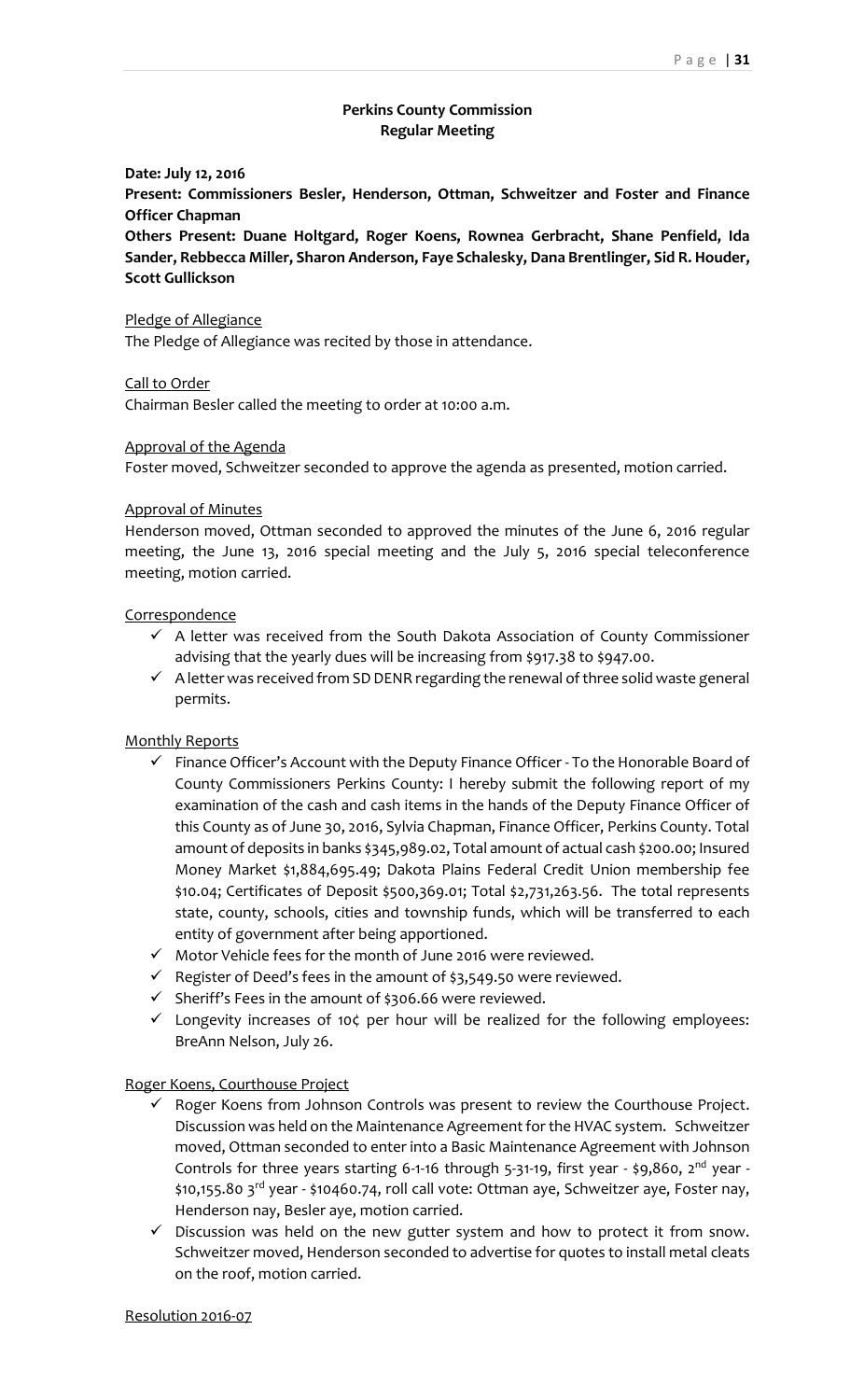Ottman moved, Foster seconded to introduce and approve Resolution 2016-07 "Resolution & Order Vacating a Portion of a Plat", roll call vote: Schweitzer aye, Foster aye, Henderson aye, Ottman aye, Besler aye, motion carried.

# *RESOLUTION 2016-07 RESOLUTION & ORDER VACATING A PORTION OF A PLAT*

*WHEREAS, a petition was presented to the Board of County Commissioners of Perkins County, South Dakota, by Kolb Cattle Inc, requesting for the Vacation of The Plat of the Town of Daviston, Perkins County, South Dakota recorded in Plat Book 1, Page 15 and The Plat of the Moore Land Company's First Addition to the Town of Daviston, Perkins County, South Dakota is recorded in Plat Book 1, Page 16 pursuant to SDCL 11-3-21.1 et seq.; and*

*WHEREAS, the Board of County Commissioners set a date for hearing and evidence having been presented to the Board of County Commissioners that notice has been given of the time, place and purpose of said hearing by publication of notice in the Bison Courier and Dakota Herald once each week for two consecutive weeks prior to the date of hearing; and* 

*WHEREAS, the Board of County Commissioners having acted per the statute concerning said vacation; and*

*WHEREAS, the legal description is as follows: NW1/4NW1/4 of Section 9, Township 17 North, Range 12 W (sic) of the Black Hills and NW1/4NW1/4 of Section 9, Township 17 North, Range 12 E of the Black Hills Meridian; and*

**WHEREAS,** This is a vacant lot with no residential or commercial structure on it; and

*WHEREAS, the character and use of the plat is as follows: Agricultural; and* 

*WHEREAS, The granting of the petition will not abridge or destroy any of the rights and privileges of other proprietors of such plat and will not authorize the closing or obstruction of any public highway laid out according to law, and all property taxes on such plat shall be paid before it may be vacated, now therefore,* 

*BE IT RESOLVED by the Perkins County Board of Commissioners to hereby vacate The Plat of the Town of Daviston, Perkins County, South Dakota recorded in Plat Book 1,*  Page 15 and The Plat of the Moore Land Company's First Addition to the Town of *Daviston,*

## Resolution 2016-08

Schweitzer moved, Henderson seconded to introduce and approve Resolution 2016-08, RESOLUTION APPROVING LOAN FROM THE GOVERNOR'S OFFICE OF ENERGY POLICY; AUTHORIZING THE FORM AND EXECUTION OF THE LOAN DOCUMENTS; AUTHORIZING THE EXECUTION AND DELIVERY OF THE DOCUMENTS RELATED THERETO AND PRESCRIBING OTHER DETAILS IN CONNECTION THEREWITH, roll call vote: Foster aye, Henderson aye, Ottman aye, Schweitzer aye, Besler, motion carried.

## *RESOLUTION 2016-08*

*RESOLUTION APPROVING LOAN FROM THE GOVERNOR'S OFFICE OF ENERGY POLICY; AUTHORIZING THE FORM AND EXECUTION OF THE LOAN DOCUMENTS; AUTHORIZING THE EXECUTION AND DELIVERY OF THE DOCUMENTS RELATED THERETO AND PRESCRIBING OTHER DETAILS IN CONNECTION THEREWITH*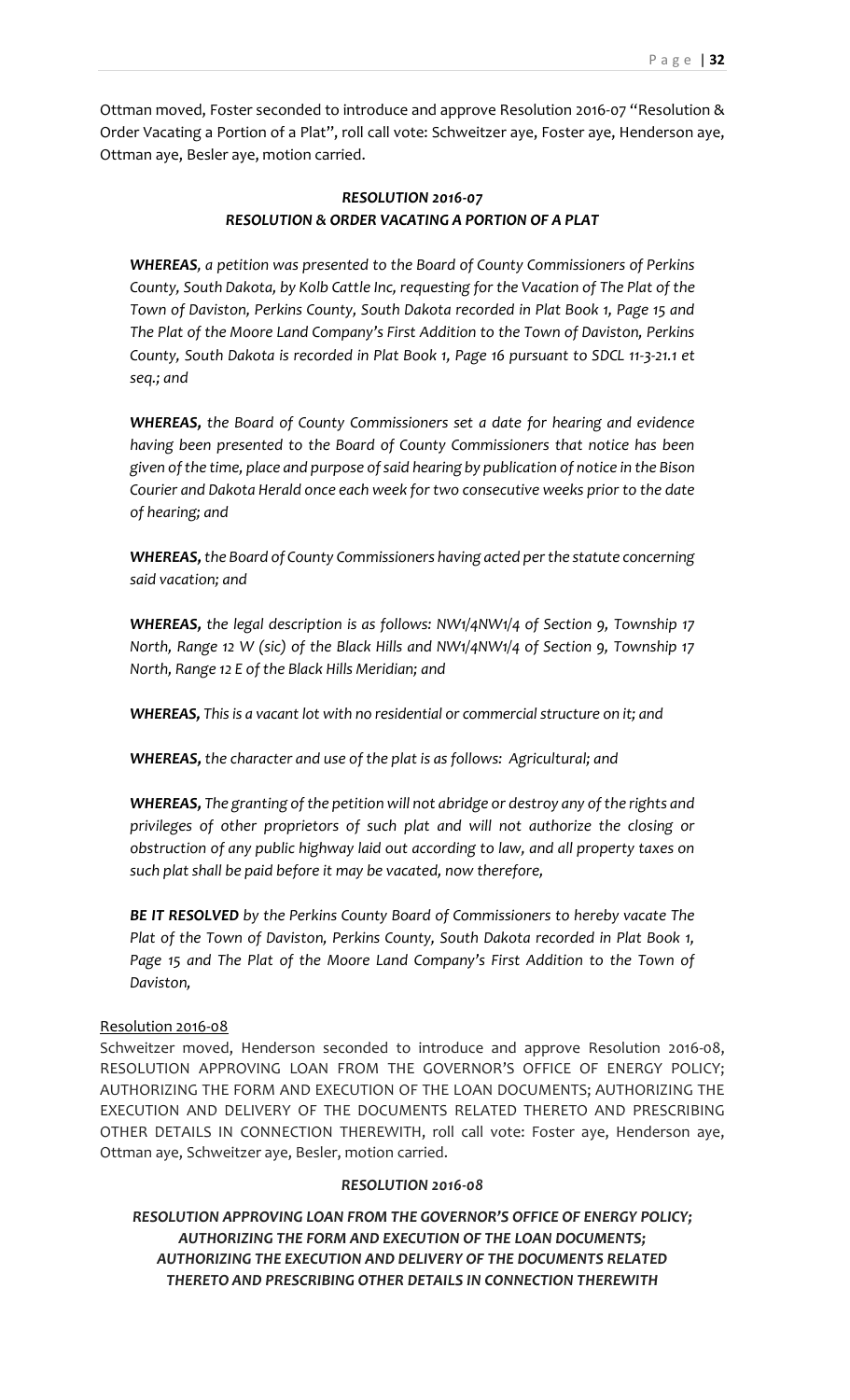*WHEREAS, the State of South Dakota acting through the Governor's Office of Energy Policy (the "State") may make loans, leases or grants to Perkins County (the "County") pursuant to SDCL §1-33G-4.1; and*

*WHEREAS, the County Commission deem it necessary and in the best interest of the County to obtain the loan from the State; and* 

*WHEREAS, notwithstanding any other provision of law, the State may make the loan to the County from the energy conservation loan special revenue fund upon such terms and conditions as agreed to by the County pursuant to this Resolution.*

*BE IT RESOLVED BY THE COUNTY COMMISSIONERS OF PERKINS COUNTY AS FOLLOWS:*

*Section 1. Approvals and Authorizations. The form of the loan documents as presented by the State are incorporated herein by reference and are hereby approved. Pursuant to SDCL §1-33G-4.1, the County shall enter into and perform its obligations under the loan documents in the forms of such documents as approved by the Chairman of the County Commission ("Chairman") and the County Finance Officer ("Finance Officer"). The Chairman and Finance Officer are hereby authorized and directed to execute the loan documents and such other documents as are deemed necessary and desirable in connection therewith.* 

*The execution of any instrument, certificate or other document in connection with the matters referred to herein by the Chairman and Finance Officer shall be conclusive evidence and approval by the County of such instrument.*

*Section 2. Security for the Loan. The County pledges the general revenues of the county for the payment of the loan.* 

*Section 3. Disposition of Proceeds of Loan. The Proceeds of the loan shall be used to finance the Perkins County Courthouse Renovation Project.*

*Section 4. Additional obligations. Nothing contained herein shall limit the issuance of additional obligations payable from general revenues of the County.*

*Section 5. Severability. Should any one or more sections or provisions of this Resolution be judicially determined invalid or unenforceable, such determination shall not affect, impair or invalidate the remaining provisions hereof, the intention being that the various provisions hereof are severable.*

*Section 5. Resolution Irrepealable. After the loan is closed, this Resolution shall be and remain irrepealable until such loan is repaid.*

#### Resolution 2016-09

Henderson moved, Ottman seconded to introduce and approve Resolution 2016-09, "Replat of Lot 1 of the Ingles Addition To Perkins County Now Known as Lot 1R of the Ingles Addition To Perkins County, South Dakota Located in the NW¼SE¼ & SW¼NE¼ of Section 19, Township 21, North Range 16 East of the B.H.M." roll call vote:

> *Resolution 2016-09 Replat of Lot 1 of the Ingles Addition To Perkins County Now Known as Lot 1R of the Ingles Addition To Perkins County, South Dakota Located in the NW¼SE¼ & SW¼NE¼ of Section 19, Township 21, North Range 16 East of the B.H.M.*

*Be it resolved by the County Commission of Perkins County, South Dakota, Replat of Lot 1 of the Ingles Addition to Perkins County, South Dakota, now known as Lot 1R of the Ingles Addition to Perkins County, South Dakota, as located in the NW¼SE¼ & SW¼NE¼ of Section 19, Township 21 North, Range 15 East of the B.H.M., Perkins County, South*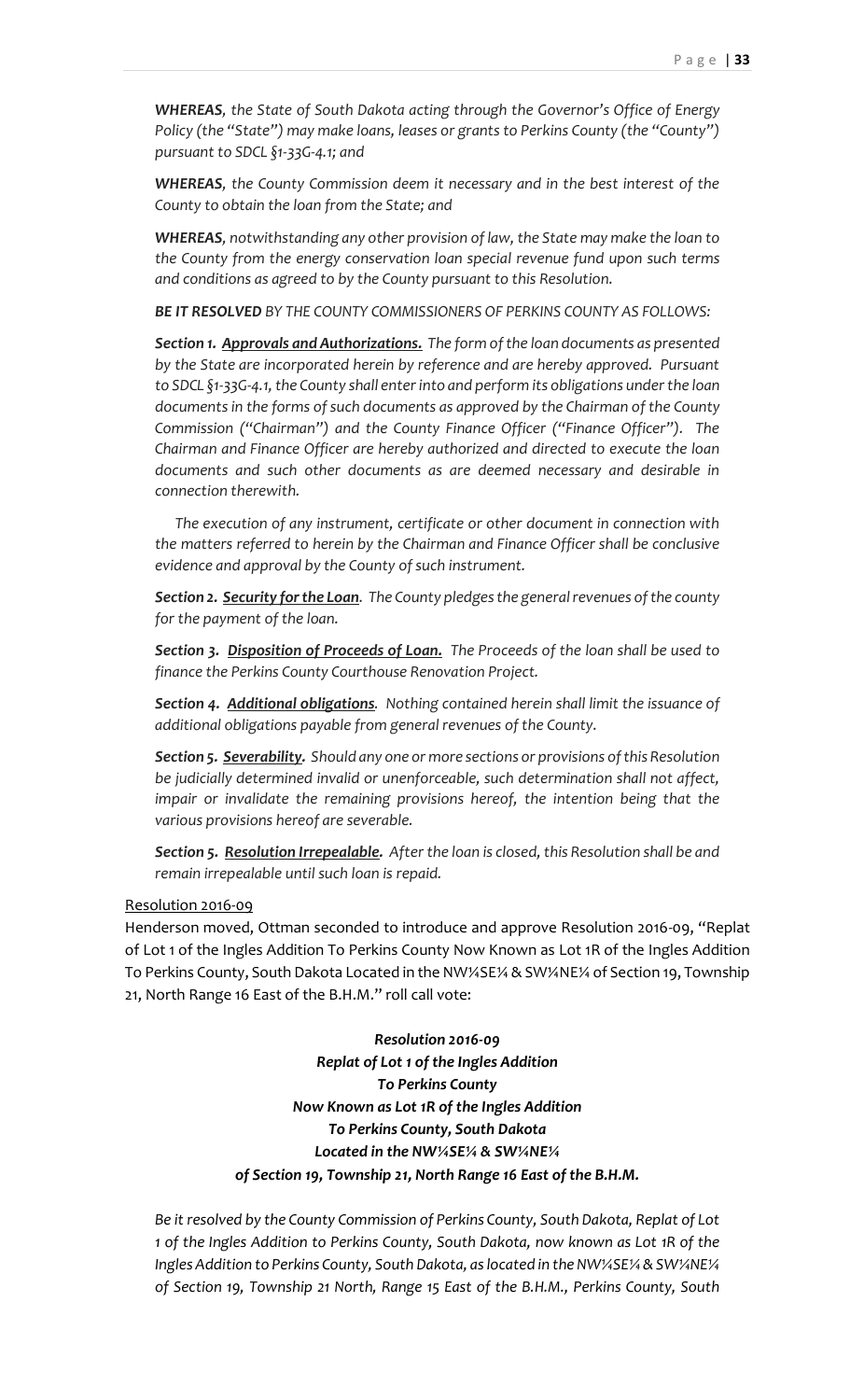*Dakota, having been examined, is hereby approved in accordance with the provisions of the South Dakota Compiled Law, Chapter 11-3, and any amendments thereof.*

### 10:40 4-H Advisory Board

Ida Sanders, Sharon Anderson and Faye Schalesky were present to recommend hiring Rebbecca Miller from Meadow as the Perkins County 4-H Coordinator. Foster moved, Ottman seconded to accept the recommendation from the 4-H Advisory Board and hire Rebbecca Miller as Perkins County 4-H Coordinator at a rate of \$14.61 per hour, motion carried.

## Highway Superintendent

- $\checkmark$  Superintendent Holtgard is interested in leasing motor graders for the highway department. RDO and Butler Cat presented quotes for the Commission to consider. The item will be placed on the August agenda.
- $\checkmark$  July Highway Project and Maintenance Report was reviewed.
- $\checkmark$  Notification has been received that Perkins County will receive the 2014 FEMA payment in the amount of \$114,082.13
- $\checkmark$  Schweitzer moved, Ottman seconded to approve the State of South Dakota Joint Powers Maintenance and Financial Agreement for Project NH-PH 0012 (168)80 PCNO2QB between Department of Transportation and Perkins County in the amount of \$7,810.00, and to authorize Chairman Besler as signatory, motion carried.
- $\checkmark$  The White Butte Road Chip Seal cost came in \$38,350-03 under the bid price.

## Policy Book

Foster moved, Henderson seconded to approve the Policy Book changes as presented, motion carried.

### Black Hills Council of Local Government Representative

Schweitzer moved, Foster seconded to retain Wayne Henderson as Perkins County's Representative with Black Hills Council of Local Governments and Mike Schweitzer as Proxy, motion carried.

## Sublease Rental Agreement with Three Rivers

Discussion was held on the sublease agreement with Three Rivers Mental Health. State's Attorney Penfield will have an agreement to bring forth to the Commission at their regular August meeting.

## PILT Auto-supplement

Henderson moved, Ottman seconded to auto-supplement 101-850-454 \$619.50 due to additional revenue received from US Forest Service in PILT funds, motion carried.

## Auto-Supplement – Courthouse Project

Foster moved, Schweitzer seconded to auto-supplement the government building fund 101- 161-422 in the amount of \$440,118.00 from a loan from the Governor's Office of Energy to be used towards the courthouse project, motion carried*.*

#### Contingency Transfer

Henderson moved, Foster seconded to approve a contingency transfer in the amount of \$2,160 to 101-170-422, motion carried.

## Claims

The following claims were presented and approved for payment, June payroll: 102,444.99; IRS, fica, 6,981.17; SD Retirement, retirement, 5,227.31; Delta Dental, insurance, 1,303.66; Medico Life, insurance, 146.88; Wellmark, insurance, 21,071.37; SDPEF, insurance, 96.00; HRA Reimbursements, 15,177.54; A&B Business, supplies, 28.00; A+ Repairs, repairs, 1,830.84; Avera Queen of Peace, prof fees, 8.00; Bison Courier, publishing, 711.57; Bison Food, supplies, 15.09; Bison Grain, supplies, 427.88; Bison Implement, supplies/repairs, 1,802.50; BL Contracting, repairs, 17,397.99; Butler Machinery, repairs, 360.88; CAVA, collections, 145.29; Cedar Shore